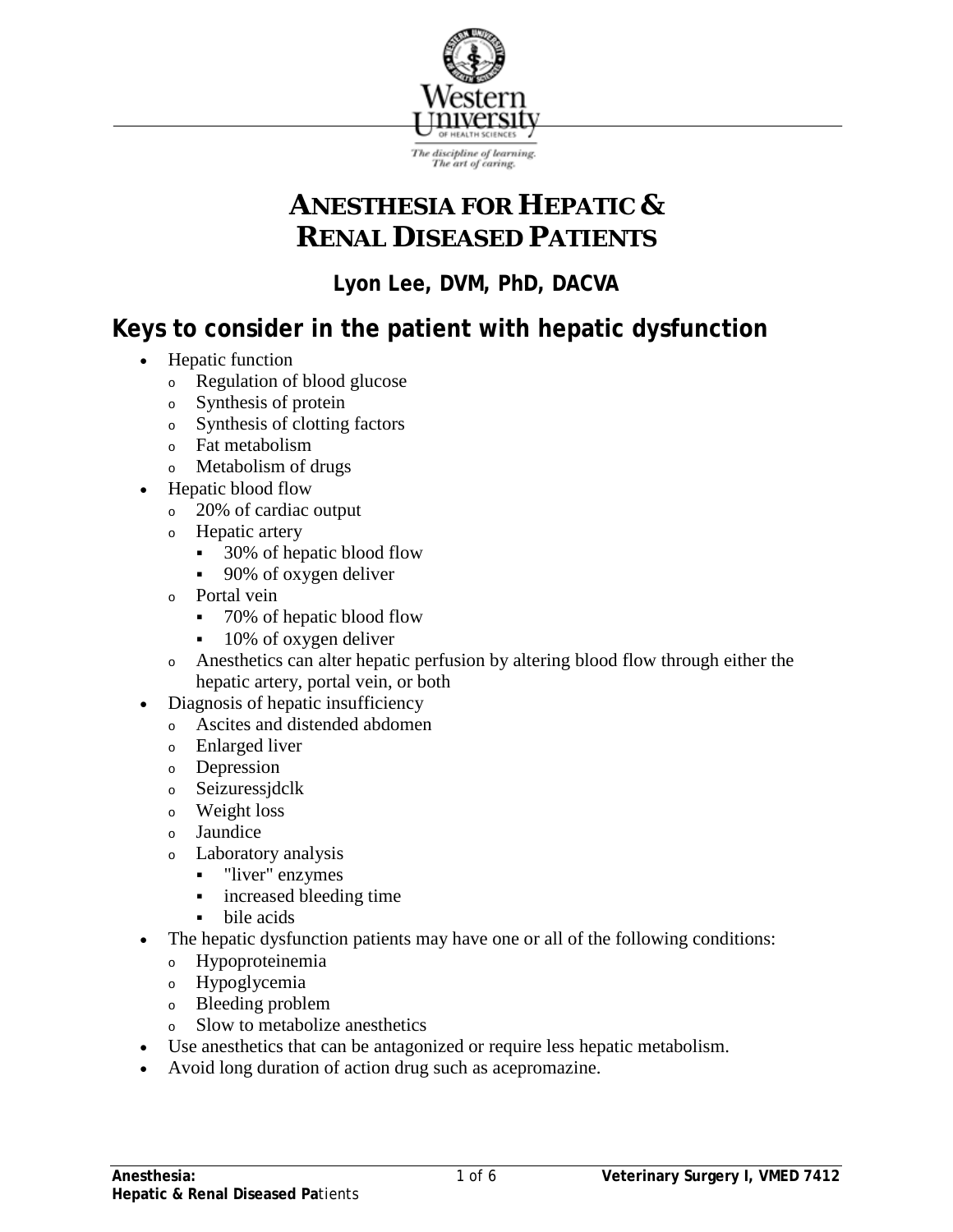## **Anesthetic management of hepatic dysfunction patients**

| <b>Potential problems</b>             | <b>Management</b>                                                                                                                                                           |
|---------------------------------------|-----------------------------------------------------------------------------------------------------------------------------------------------------------------------------|
| Low hepatic blood flow                | Avoid deep anesthesia<br>Maintain blood volume and blood pressure<br>Monitoring oxygenation and prevent hypoxemia by<br>administering 100% oxygen                           |
| Prolonged recovery from<br>anesthesia | Use propofol induction or isoflurane mask induction<br>Reverse opioids if necessary<br>Use short half-life drugs (avoid high dose acepromazine or<br>spare it all together) |
| Hemorrhage                            | Pre-treat with vitamin K<br>Fresh whole blood transfusion<br>Give plasma to prevent clotting problem                                                                        |
| Hypoglycemia                          | Give 5% dextrose and other glucose supplements                                                                                                                              |

### **A. Premedication:**

- Depressed patients may not need preanesthetic premedication. Face mask induction with inhalation agents (isoflurane or sevoflurane)….note that 99% of isoflurane is eliminated from respiration and not the liver. Avoid premedication in severely debilitated patients.
- Avoid phenothiazine tranquilizers such as acepromazine:
	- <sup>o</sup> Prolonged drug effect prolonged recovery.
	- <sup>o</sup> Vasodilation & thermoregulation disturbance and therefore hypothermia.
	- <sup>o</sup> Lower seizure threshold
	- <sup>o</sup> Reported isolated incidence of jaundice and hepatic injury in human following phenothiazine administration
- Avoid xylazine, or medetomidine to avoid hypotension and other profound cardiovascular depression.
- Agents of controversy
	- <sup>o</sup> Benzodiazepines: have minimal tranquilizing effect in healthy animals but do have sedative effects in depressed patients. High dose of benzodiazepine may prolong recovery
	- <sup>o</sup> Endogenous benzodiazepine like substance have been implicated with pathogenesis of hepatic encephalopathy
- Agents of choice: opioids  $+/-$  anticholinergics
	- <sup>o</sup> Opioids:
		- **provide analgesia**
		- has minimal adverse effect on the liver
		- Reversible with opioid antagonists
	- <sup>o</sup> Example
		- Oxymorphone  $0.05$ -0.1 mg/kg IM, IV, or
		- hydromorphone  $0.05$ -0.1 mg/kg IM, IV or
		- Morphine  $0.25-0.5$  mg/kg, IM, IV or
		- Butorphanol  $0.1$ - $0.4$  mg/kg, IM, IV
		- with atropine  $0.02$ -0.04 mg/kg, IM or glycopyrrolate 0.005-0.01 mg/kg IM, IV.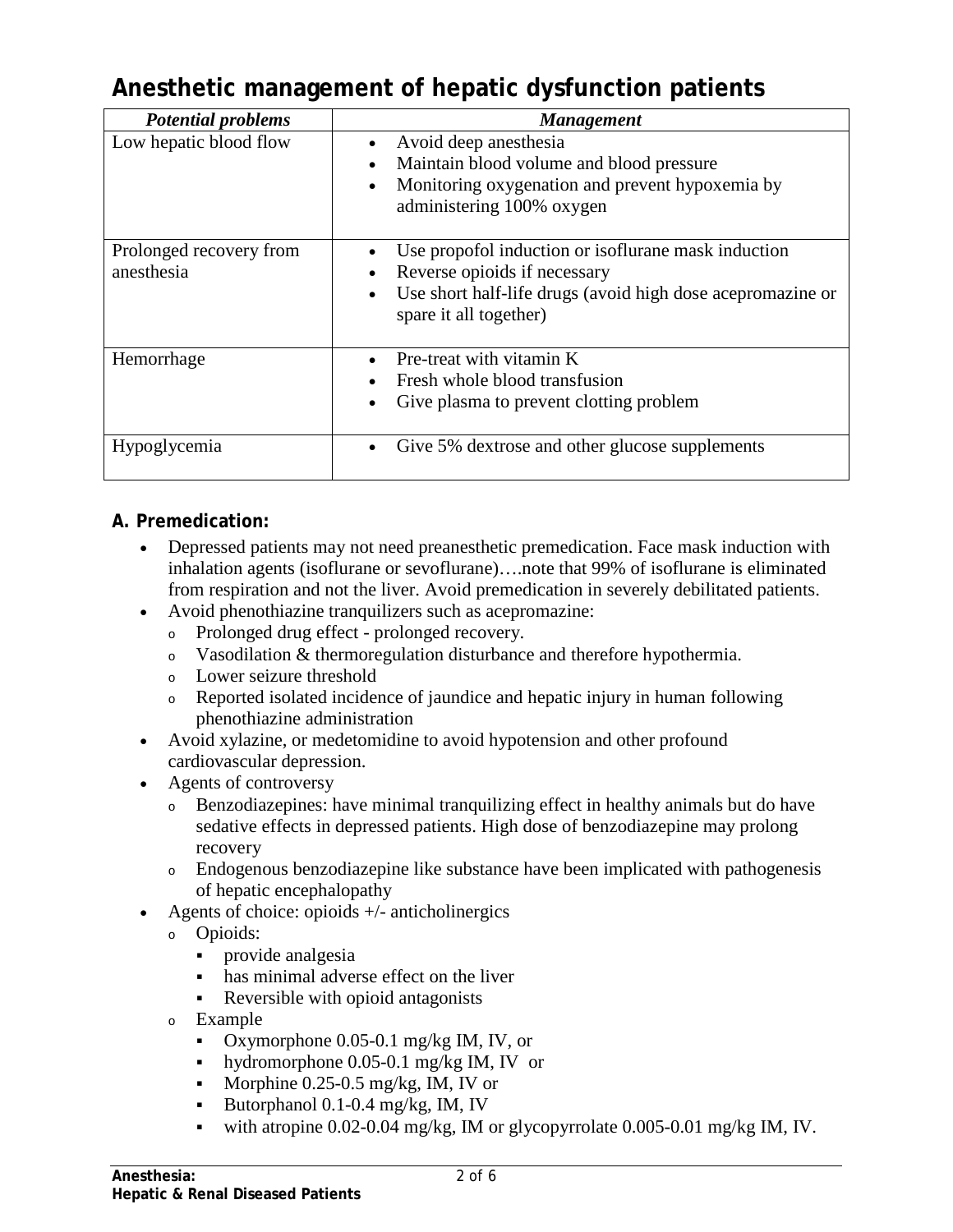#### **B. Induction**

- Preoxygenation of 2-3 minutes prior to induction to prevent hypoxemia.
- Propofol, etomidate and thiobarbiturates can be used to induce mild to moderate liver dysfunctional patients. "titrate to effect" induction method is necessary. Avoid these in severe dysfunctional patients.
- Mask or chamber induction the animal with severe liver diseases.
- Cats may be induced with diazepam-ketamine combination or Telazol with minimal complication.
- Mild to moderate hepatic dysfunction dogs may be induced with diazepam-ketamine. Ketamine and Telazol (tiletamine) will have prolonged effects in dogs with severe hepatic dysfunction.

## **C. Maintenance and supportive therapy**

- Isoflurane and sevoflurane are better choice for maintenance.
- Avoid halothane: higher metabolism and incidence of malignant hepatitis
- Portal vein blood flow decreases but portal arterial blood flow increases during isoflurane administration. However, decrease of portal venous blood flow is not offset by increases in hepatic arterial blood flow during administration of halothane. Therefore isoflurane is better choice as it can deliver more oxygen to the hepatic tissue.
- Lactated Ringer's solution with 5% dextrose if plasma glucose level is less than 70 mg/dl.
- In cases with albumin levels less than  $2 \text{ g/dL}$ , supplemental colloids such as plasma, dextran, or hetastarch are administered to increase plasma oncotic pressure.
- Avoid fluid overloading---less protein and more susceptible to pulmonary edema.
- Balanced anesthesia using neuromuscular blocker: atracurium preferred over pancuronium

### **D. Recovery**

- Allow recovering in a warm environment
- Under constant surveillance until fully recovered.
- Reverse opioids (with naloxone or partial reversal with butorphanol) and benzodiazepines (with flumazenil) if necessary.
- Keep patients warm and observe for bleeding.
- Closely monitor for signs of potential intra-abdominal bleeding
- Portal hypertension can cause severe discomfort as well as hemodynamic instability.
- Analgesia and symptomatic therapy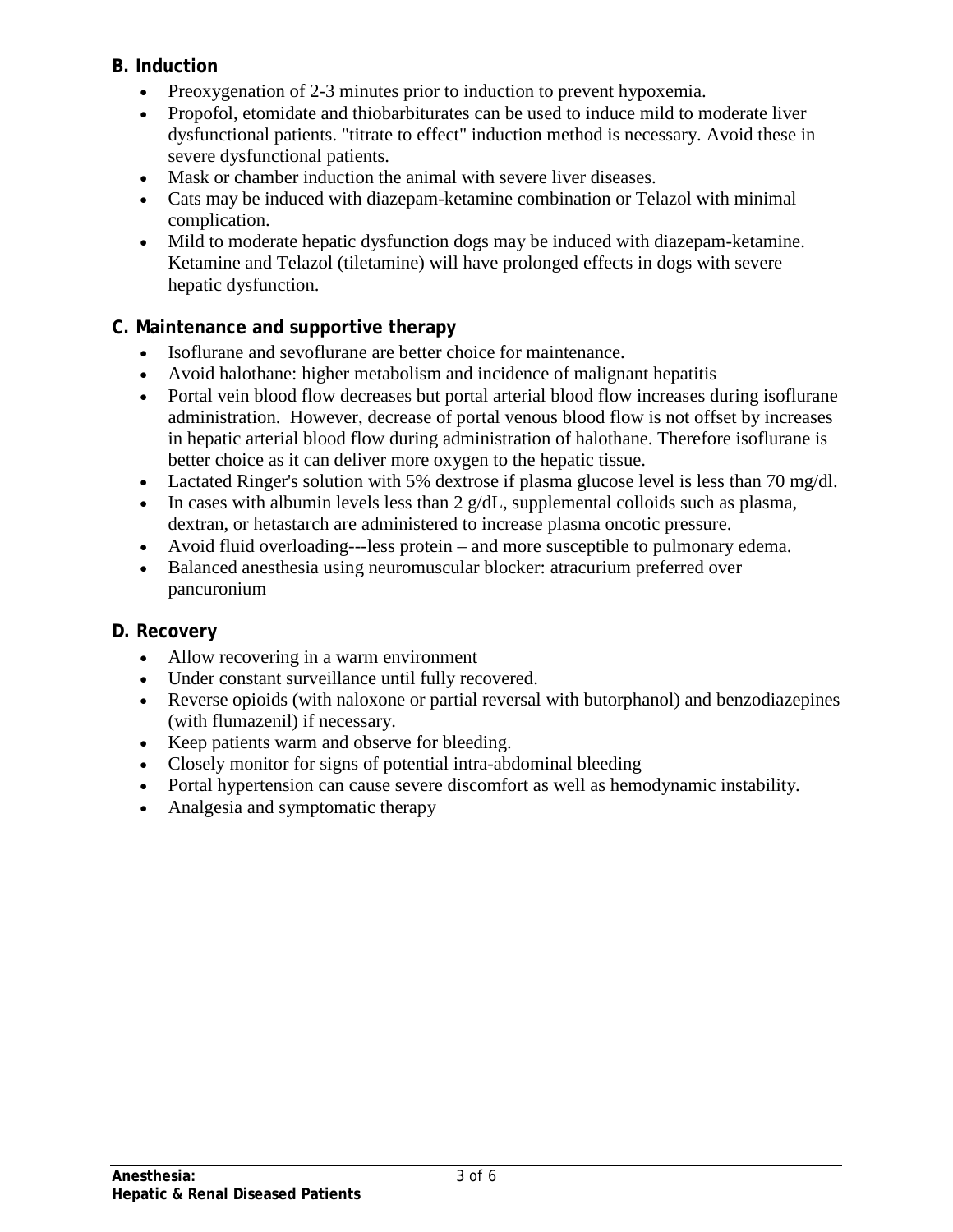# **Keys to Anesthetizing Renal Dysfunction Patients**

## **A. These patients may have one or some of the following conditions**

- Hypoproteinemia
- Uremia
- Hyperkalemia
- Metabolic acidosis
- Dehydration
- Anemia

## **B. Anesthetic protocol considerations**

- Anesthetic protocols must minimize changes in renal blood flow (blood flow: 25% of normal cardiac output)
- Anesthetic recovery at best is through liver metabolism or redistribution rather than renal excretion.
- Anesthetic metabolites should not be harmful to kidney (e.g., fluoride ions from methoxyflurane)
- Anesthesia and surgical stress results in decreased RBF, GFR and urine production due to the release of:
	- <sup>o</sup> Aldosterone
	- <sup>o</sup> Vasopressin (ADH)
	- <sup>o</sup> Renin
	- <sup>o</sup> Catecholamines
- Avoid drugs or condition (dehydration, hemorrhaging) that cause hypotension.

## **C. Example of anesthetic combinations**

- Premedications: oxymorphone 0.05-0.1 mg/kg, hydromorphone 0.05-0.1 mg/kg, or morphine 0.5-1 mg/kg, butorphanol 0.1-0.2 mg/kg, IV or IM with atropine 0.02 - 0.04 mg/kg or glycopyrrolate 0.005 - 0.01 mg/kg IV or IM.
- These opioids  $+$  anticholinergics can be combined with diazepam or midazolam (0.1-0.2) mg/kg, IM or IV)
- Induction: mask or chamber with isoflurane or sevoflurane, or using propofol for induction.
- Maintenance: isoflurane or sevoflurane in oxygen, supplemental opioids for analgesia intraoperatively

# **Effects of Anesthetic Agents on Renal Function**

## **A. Tranquilizers**

- Phenothiazine and butyrophenone tranquilizers can produce hypotension due to peripheral vasodilation.
- Vasodilation reduces renal blood flow if normal blood volume and blood pressure is not maintained.
- May have prolonged effect in uremic patient.
- Benzodiazepines have minimal effect on renal function.

### **B. Xylazine or Medetomidine**

- No direct effect on the kidney.
- May cause systemic hypotension or reduction of cardiac output and therefore lower renal perfusion
- Cause short duration of polyuria and glucosuria.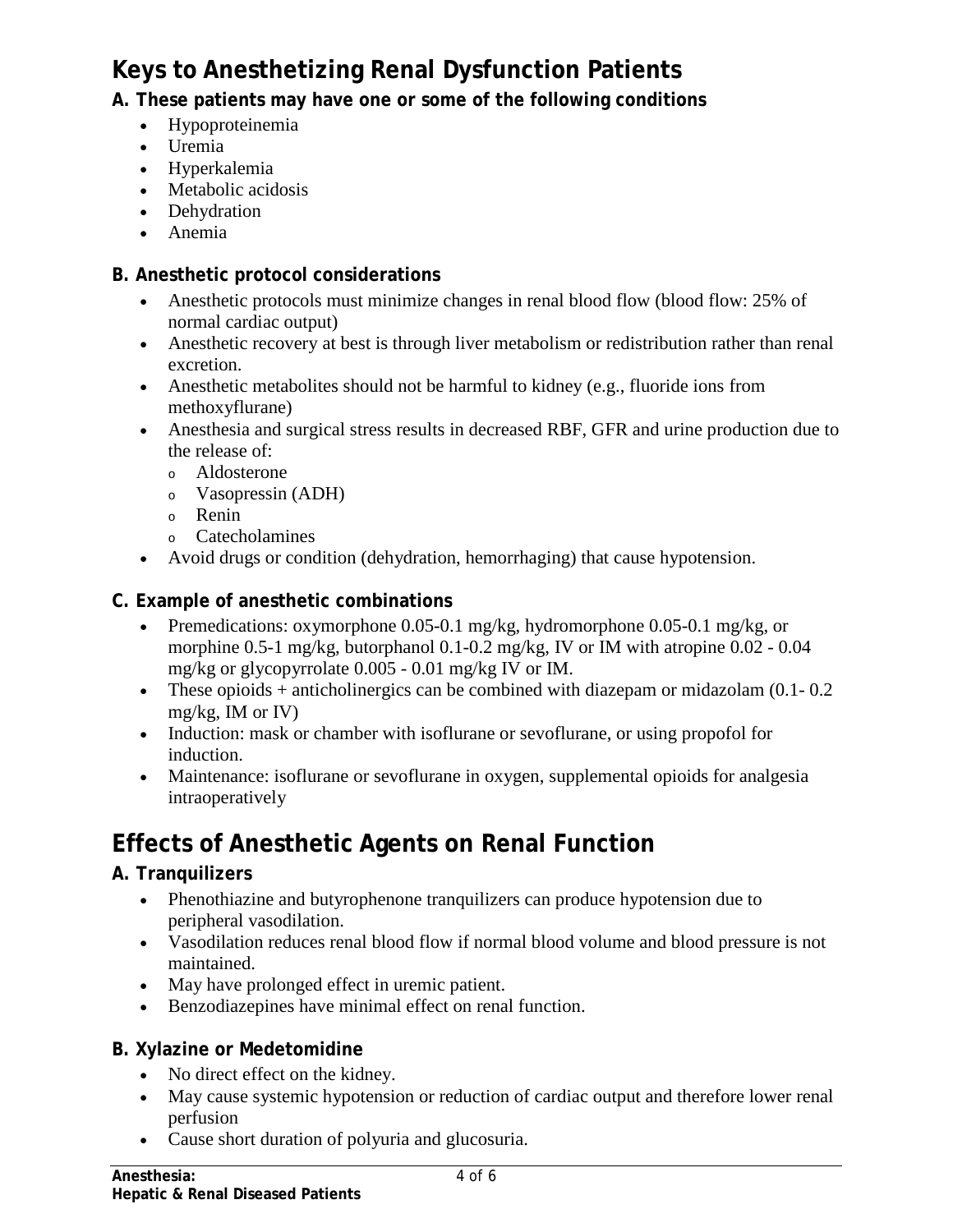#### **C. Opioids (morphine, hydromorphone, oxymorphone, butorphanol, fentanyl)**

- Have no direct effect on the kidney.
- Stimulate ADH release and may produce transient oliguria, especially at high dose.
- Cause urinary retention due to increased tone of vesicle sphincter

#### **D. Dissociative agents (ketamine, tiletamine)**

- No direct effect on the kidney
- Sympathetic tone cause a transitory decrease in renal blood flow.
- Cats eliminate ketamine predominantly unchanged through renal excretion.

#### **E. Inhalation anesthetics**

- Methoxyflurane:
	- <sup>o</sup> Reduction of cardiac output, which would reduce renal blood flow.
	- <sup>o</sup> Fluoride ion is released during the hepatic biotransformation.
	- <sup>o</sup> Fluoride ion can produce proximal renal tubular necrosis.
		- Human >>> animals.
	- <sup>o</sup> Fluoride induced nephrotoxicity
		- polyuria
		- hypernatremia
		- hyperosmolarity
		- increased plasma creatinine
		- inability to concentrate urine
	- <sup>o</sup> Due to its nephrotoxicity this product was withdrawn and no longer in clinical use
- Halothane:
	- <sup>o</sup> Renal function reduced due to reduction in cardiac output and ADH release.
	- <sup>o</sup> Does not have a direct nephrotoxic effect.
- Isoflurane, sevoflurane, desflurane and nitrous oxide
	- <sup>o</sup> Affects renal function minimally.
	- <sup>o</sup> Sevoflurane reacts with carbon dioxide absorbents (soda lime, Baralyme) to form Compound A (fluoromethyl-2,2-difluro-1-(trifluoromethyl) vinyl ether)
		- It is nephrotoxic in rats.
		- The amount produced under clinical conditions has consistently been far below those concentrations associated with nephrotoxicity and the product is widely used in human anesthesia
		- Currently there is little evidence to contraindicate its clinical veterinary use due to concerns over nephrotoxicity.

# **Anesthetic agent selections**

## **A. Premedication**

- Premedication administered at a dose producing mild sedation enables easy handling of the patient (minimize stress and excitement) and is beneficial from low dose of phenothiazine or benzodiazepine tranquilizers, or a low dose of opioid may be given.
- Alpha 2 agonists can be used if cardiovascularly stable and can compensate but avoid these in severely debilitated renal failure patients
- Anticholinergics should be given in severely uremic patients since they are more susceptible to vagal-induced bradycardia and cardiac arrest.
- Depressed patients may not need preanesthetic premedication simply mask with inhalation agents. Avoid heavy premedication in severely debilitated patients.